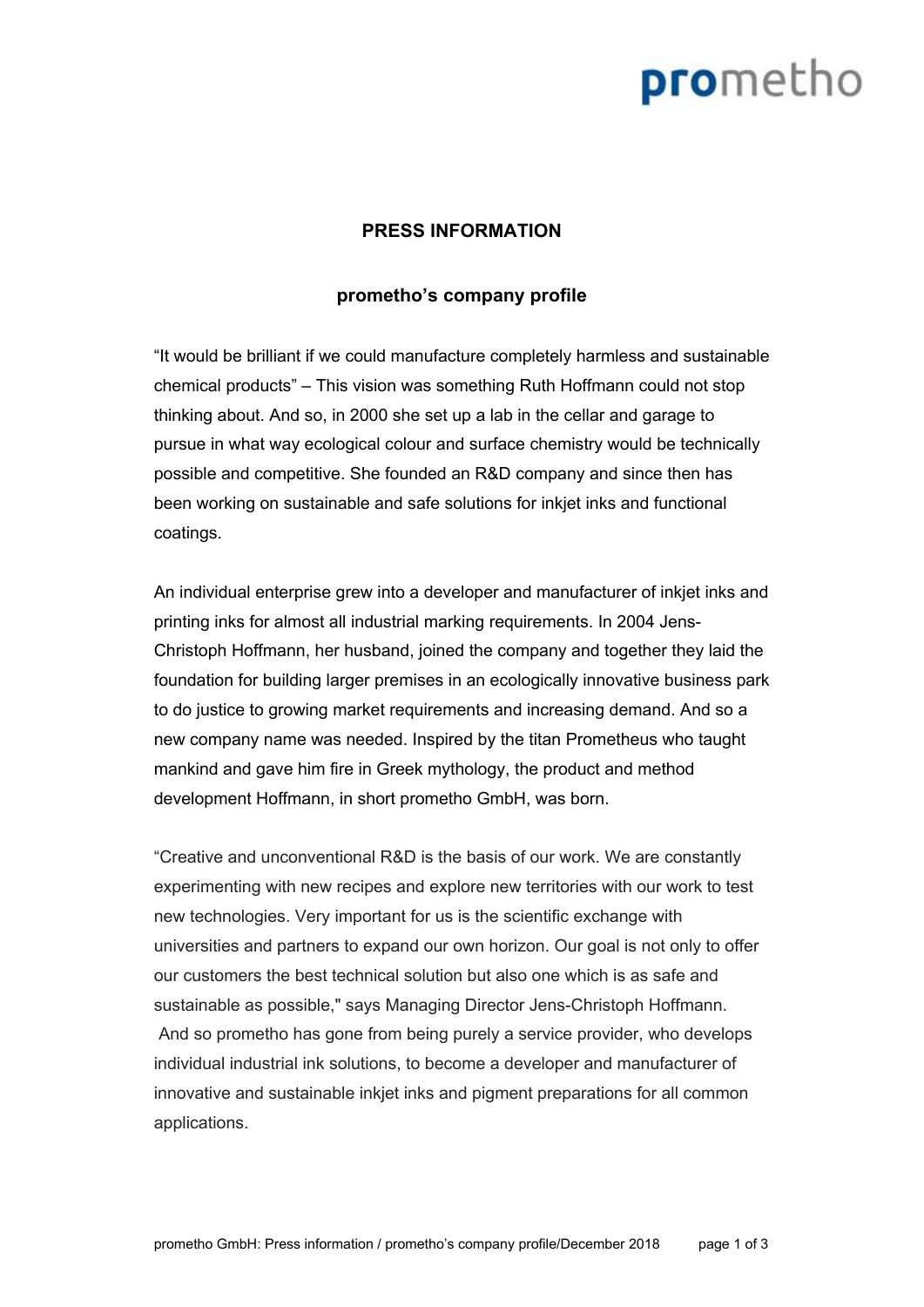## prometho

After the successful development and marketing of safe and sustainable marking solutions, such as ovo**Script** for marking eggshells or carta**Script**, the completely water-based inkjet inks for marking product packaging, our main focus is waterbased ink systems for digital printing and special applications for low viscosity colour systems.

In product development the pigment preparation decides at the beginning of the value-added chain the application features of the end product ink. prometho's **Varionyl ®** pigment preparations are tailored in their composition exactly to the desired application (e.g. digital printing) and score with a high pigment content and an enormous variety of colours. In addition to individual developments our assortment of inks also profits from **Varionyl ®** pigment preparations because our **PolymerInk ®** digital printing inks are developed and manufactured from our own **Varionyl ®** pigment preparations. These products are water-based and of course mineral oil free and do not contain any photoinitiators either. The brand **GrüneTinte ®** is the in-house seal of approval for prometho products which contain at least 95 % renewable resources. With **GrüneTinte ®** prometho follows the motto *we make nature printable* and sets standards regarding sustainability and protection of resources.

The threads of research, development, production, packaging, storage and management converge in the company building which was extended in 2014. The in-house development team works meticulously on new recipes for many different printing systems and surfaces, tests and analyses dyes, pigments and other ink ingredients to clarify their features and is always working to make formulations safer and more sustainable. The prometho ink experts are available as competent partners for customers. The goal of prometho's *chemical prototyping* is to proceed with joint projects on equal footing with developers and find clever solutions for customers requirements.